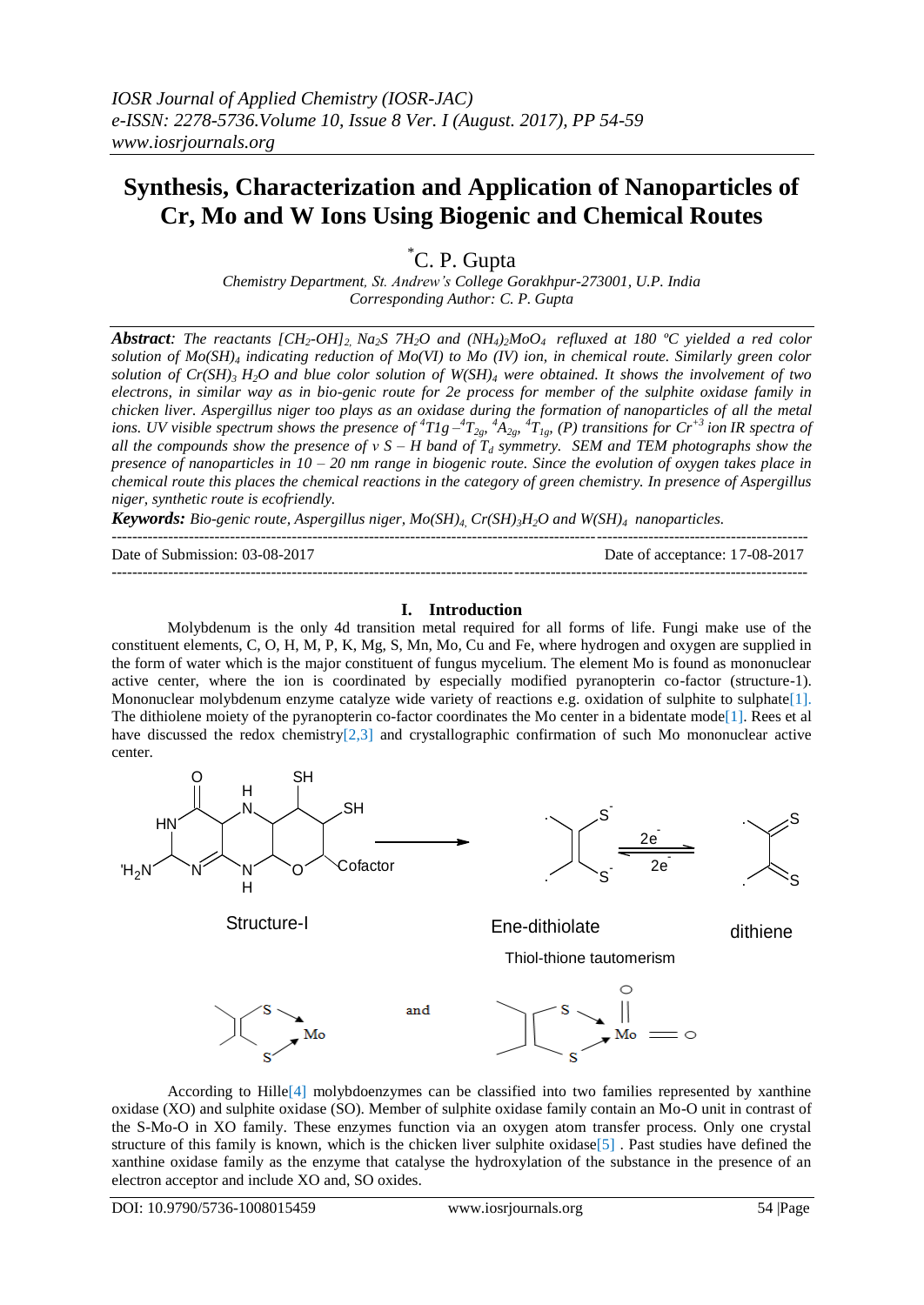

In presence of *Aspergillus niger* synthetic route is ecofriendly[6-10].While from chemical route nano particles of Cr, Mo and W ions are synthesized very rapidly using either ethylene glycol (EG) or methanol as reducing agent and polyvinyl pyrolidin (PVP) as capping agent[11-13]. Since the evolution of oxygen takes place in chemical route this places the chemical reactions in the category of green chemistry [14]. This paper presents the recent development of the bio-synthesis of mercaptyl nanoparticles of Cr, Mo and W ion in ethylene glycol and toluene solvent respectively.

#### **II. Experimental Procedure**

Potassium dichromate  $[K_2Cr_2O_{7}]$ , ammonium molybdate  $[(NH_4)_2MoO_4]$ , sodium tungstate  $[Na_2WO_4]$ of A.R. grade purity 99.98 (BDH) and sodium sulphide  $(Na<sub>2</sub>S.7H<sub>2</sub>O)$  purity 99.98 (Emerk) were used for preparing final product from a mixture of  $(Na_2S.7H_2O)$  and corresponding metal salts by chemical as well as biogenic route. In chemical route the solution of corresponding salts were filtered and refluxed in ethylene glycol (EG) at 180  $^{\circ}$ C for 10 minute in presence of PVP. The nanoparticles of the metal ions were stabilized in presence of toluene. In biogenic route nanoparticles of Cr, Mo and W ions were synthesized by using fungus *Aspergillus niger.* The procedure is described bellow.

Fresh culture of *Aspergillus niger* was taken and maintained on potato–dextrose agar slants at 25 ºC. The fungus was grown in 500 ml Erlenmeyer flask each containing 100 ml MGYP medium, composed of malt extract (0.2%) glucose (1.0%) yeast extract (0.3%) and peptone (0.5%) at 25-28 º C under shaking condition for 96h. After 4 days of fermentation, mycelia were separated from the culture broth by centrifugation (5000 rpm) at 10 ºC for 20 minutes and the settled mycelia were washed thrice with sterile distilled water. Ten grams of the harvested mycelial mass was then re-suspended in 100 ml of  $K_2Cr_2O_7$  and Na<sub>2</sub>S 7H<sub>2</sub>O in aqueous solution  $(1x10^{-3}M)$  at pH 8. The whole mixture was there after put into a shaker at 28 °C (200 rpm) and reaction was carried out for a period of 72h. Similar experiments was carried out for the salt of  $(NH_4)$ <sub>2</sub>MoO<sub>4</sub> and Na<sub>2</sub>WO<sub>4</sub>. The bio-transformation was routinely monitored by visual inspection of the biomass as well as measurement of the UV visible spectra from solution of the fungal cell  $[15]$ . In our case also we have measured UV visible spectra from fungal cell.

A Philips transmission electron microscope CM12 equipped with a  $LaB<sub>6</sub>$  cathode and a scanning unit was used for the TEM investigations ( $\lambda L = 36.784A$  mm) and measurements were performed at 120 kV. Sample preparation was performed by ultrasonically dispersing powder particles and subsequent use of a carbon filmed copper grid as carrier. TEM photographs have been produced from Transmission Electron Microscope, JEOL 2000 EX JEOL, corporation, Japan. The films were cut in appropriate size (10 mm approx.) and coated with gold to avoid charge accumulation on the surface of film. SEM photograph has been produced from Scanning Electron Microscope, JEOL-840, JEOL corporation Japan. UV visible spectra were performed by UV visible spectrometer model – Hitachi – u – 2000. IR spectra of solutions were run in the range 4000 cm <sup>1-</sup> to 400 cm<sup>1-</sup> using polythene container on a Perkin FT-IR spectrophotometer RX- IB UK.

#### **III. Result And Discussion**

One co-factor per Mo, in oxidized form and dioxo-Mo-centre is coordinated by one ene dithiolate moiety [16,17]. In similar way chemical route shows coordination of thiol group in our case instead of sulphide ion after hydroxylation by accepting two electrons in basic medium at pH 8, imparting +4 oxidation state to molybdenum and a tetrahedral symmetry instead of octahedral[18] symmetry. The compound in ethyleneglycol and toluene solvent shows the surface[19] modification by formation of stable nanoparticles due to existence of sharp splitting at  $3623,2923$  cm<sup>-1</sup> instead of broad band at  $3651 \text{cm}^{-1}$  in ethylene glycol (Fig.4,5,6)..

Chemical route shows evolution of  $1/2$  O<sub>2</sub> which places the chemical reaction in the category of green chemistry [14] and matches with enzyme function via oxygen transfer in biological process. In biological process fungus *Aspergillus niger* was used which converts sulphate to sulphite by sulphatase enzyme which is secreted extracellularly and formation of nanoparticles of Cr, Mo and W ions were completed. The only product of the enzyme is indeed free sulphite that thiol intermediate was most likely artifact due to presence of oxidized thiol in the reaction medium [20]. Mechanism of reduction in presence of ethylene glycol (EG) has already been reported [11]. On the basis of reduction mechanism chemical route equations are given below.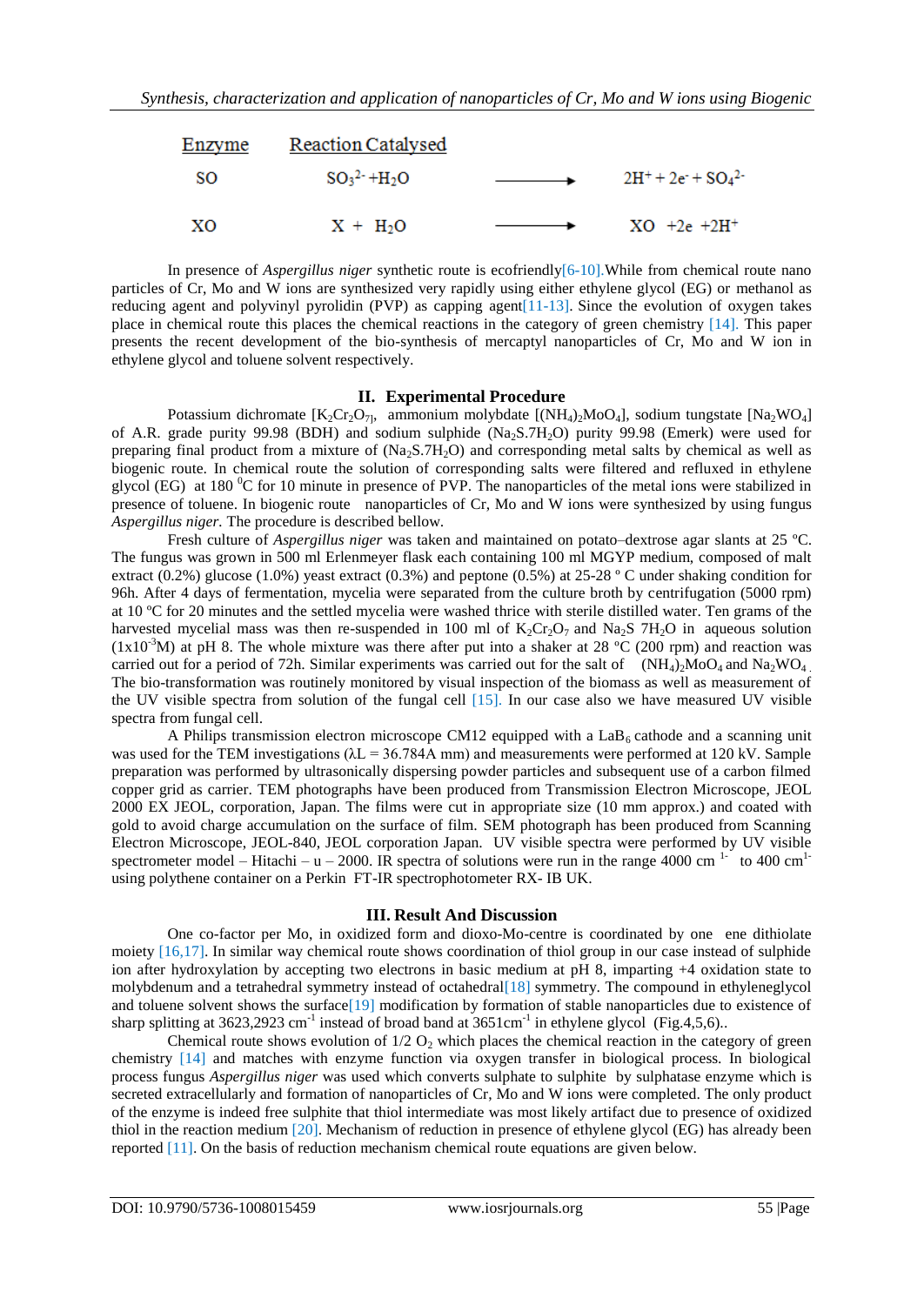

Reaction of ammonium molybdate with sodium sulfide in EG refluxed at 180 ºC yielded a red color solution indicating reduction of Mo VI to Mo IV which is shown in above chemical equations.

 UV visible spectra of green solution of chromium compound (Table-1) and (Fig.7) shows band at 244 and  $374$  nm for  $Cr(SH)$ <sub>3</sub> H<sub>2</sub>O and similar band do appear in red solution of molybdenum compound and blue solution of tungstate compound indicating tetrahedral symmetry of  $Mo(SH)_4$  and  $W(SH)_4$ . Similar results have been observed in biogenic route which are given inTable-2,( Fig.7) No metal–metal bond is present in case of chromium compound indicating paramagnetic character ( $\mu$ =3.7 BM) due to 3d<sup>3</sup> (Cr<sup>+3</sup>) ion after reduction of  $(Cr^{+6})$  in K<sub>2</sub>Cr<sub>2</sub>O<sub>7</sub> in presence of reducing agent (EG) which shows  ${}^{4}T_{1g} - {}^{4}T_{2g}$  transition at 610 nm, while  $\text{Mo}^{+4}$  $(4d<sup>2</sup>)$  system has Mo-Mo bond due to clustering and diamagnetic nature with d-d transition[17] at 591 nm and W –W bond at 600 nm. Presence of mercaptyl group has been ascertained by stretching band *v* SH at  $2900 \text{ cm}^{-1}$  in IR spectra (Fig.4, 5, 6,). In order to control the shape and size of nanoparticles chemical route reaction has also been carried out in different solvent viz. toluene [19] in place of ethylene glycol. SEM (Fig.3) and TEM (Fig.2) photographs ascertains the formation of nanoparticles in 10 to 20 nm range. Many fungi exhibit reducutase characteristic properties, beside these extracellular enzymes, naphthaquinones[21-23]and anthraquinones[24] which have excellent redox properties act as electron suttle.

#### **IV. Conclusion**

Potassium chromate, ammonium molybdate and sodium tungstate are oxidizing agent and itself gets reduced. Therefore the two electrons in biological process showed the reduction of sulphate ion to sulphite ion which are being assimilated by the oxidizing agent and therefore color changes e.g.  $K_2Cr_2O_7$  changes from orange to dirty green, molybdenum from colorless to dirty redish color and tungsten from colorless to dirty blue color.

## **Acknowledgement**

The authors are grateful to Prof. K.D.S. Yadav Department of Chemistry DDU Gorakhpur University Gorakhpur for performing UV visible analysis.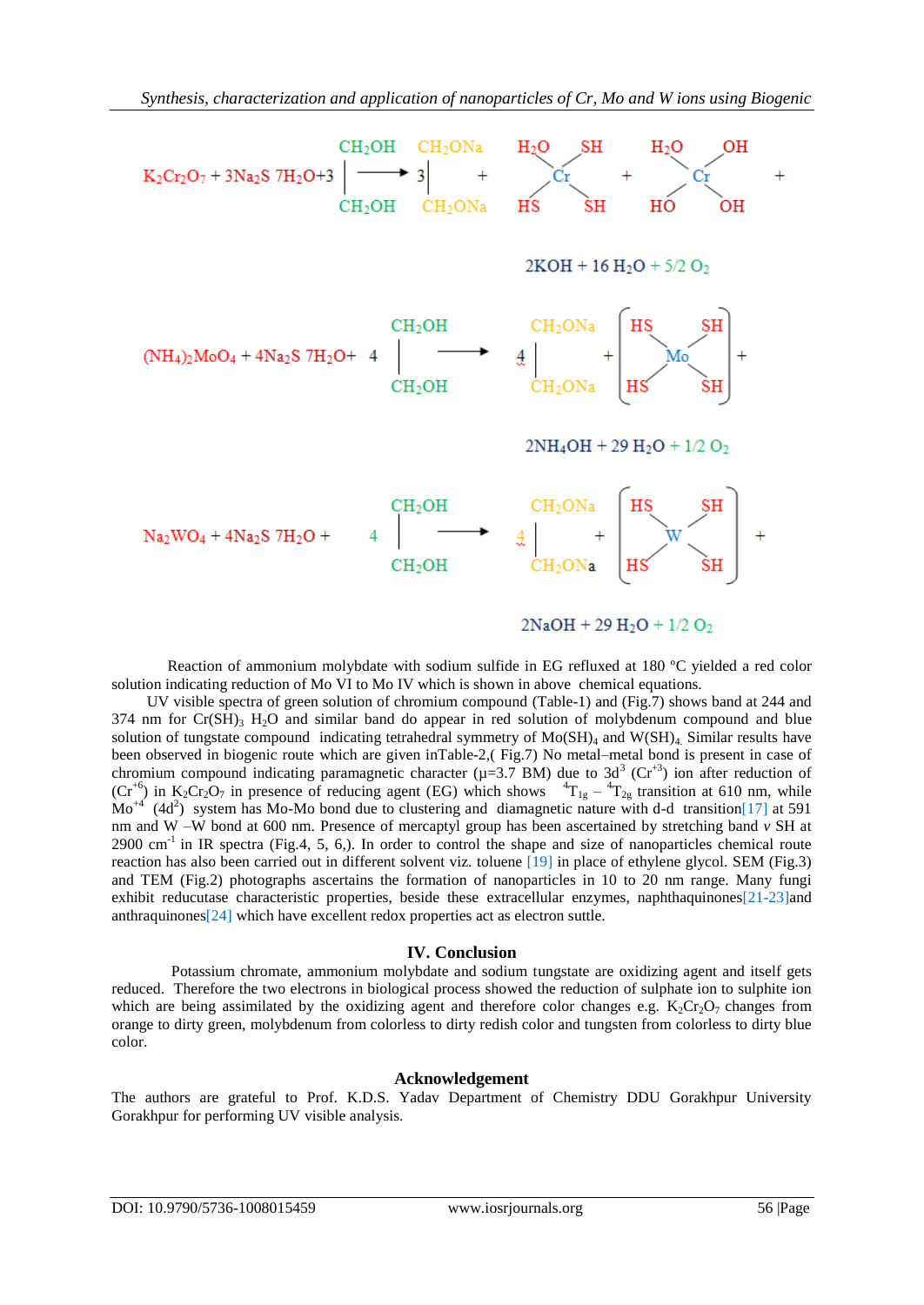#### **References**

- [1] P. Basu, F. John. S. Michael, T. Smith. Current science **84** (2003)11.
- [2] H. Schindelin,C. Kisker, K.V. Rajagopalan, Adv. Protein Chem., **58(4)** (2001).
- D.C. Hu, Y., Kisker H, Schindelin, J. Chem. Soc., Dalton Tarns., (1997)3909.
- [4] R. Hille, Chem. Rev., **96** (1996) 2757.
- [5] C. Kisker, et al., Cell, **91**(1997) 973.
- [6] N. Jain, A. Bhargava, S. Majumdar, J. C. Tarafdar, J. Panwar, Nanoscale, **3 (2)** (2011) 635–641.
- [7] N. Vigneshwaran, N. M. Ashtaputre, P. V. Varadarajan, R. P. Nachane, K. M. Paralikar,and R. H. Balasubramanya, "Materials Letters, **61( 6)(**2007) 1413–1418.
- [8] K. C. Bhainsa , S. F. D'Souza, "Colloids and Surfaces B, **47(2)** (2006) 160–164.
- [9] S. Senapati, D. Mandal, A. Ahmad et al. Indian Journal of Physics A, 78A **(1)** (2004) 101–105.
- [10] K. Kalishwaralal, V. Deepak, S. Ram Kumar Pandian et al., Colloids and Surfaces B77 **(2)** (2010) 257–262.
- [11] Sridhar Komarneni, Current Science, 85(2003)12.
- [12] T. Terenishi, R. Kurita, M.J. Miyake, Inorg. Organometal Pol, **10** (2002)145.
- [13] F. Fievet, J.P. Lagier, M. Figlarz, MRS Bull., 29 (1989) XXIV.
- [14] Lakshmi and S. K. Shukla Recent Trends in chemistry, An Article towards Artificial photo synthesis 2003. (235-247).
- [15] M. Sastry, A. Ahmad, M. Islam Khan, Rajiv Kumar, 85 (2003) 162-170
- [16] Robertson, N. and Cronin, L., Coord. Chem. Rev., 93(2002)227.
- 
- [17] W.E.Geiger, Inorg.Chem., **41**(2002)136.<br>[18] N.N.Green wood, A. Earn Shaw; Chemis [18] N.N.Green wood, A. Earn Shaw; Chemistry of element; Pergamon Press New York 1985.
- [19] 19. V .N. Bakumin et al. J. of nanoparticles 6C (2004)273.
- [20] 20. M. Suter, P. Von Ballmoos P. Kopriva, J. Schaller, C. Kuhlemeier, P.Schurmann, C. Brunld, J Biol Chem 275(2)(2000) 930-6.<br>[21] A.G. Medentsev. V.K. Alimenko. Naphthoquinone metaboltes of the fungi. Phytochemistry
- [21] A.G. Medentsev, V.K. Alimenko, Naphthoquinone metaboltes of the fungi. Phytochemistry **47**(1998)935-959.
- [22] N. Duran, M.F.S.Teixeira, R. De Conti, E. Esposito, Ecological-friendly pigments From fungi. Crit Rev Food Sci Nutr.42( 2002)53- 66.
- [23] A.A. Bell, M.H.Wheeler, J. Liu, R.D. Stipanovic, L.S. Puckhaber, H. Orta, P. Manag, Sci. 59 (2003)736-747.
- [24] R.A. Baker, J.H.Tatum, J. Ferment Bioeng 85(1998)359-361.

**Table: 1.** Data of electronic spectra of green, red and blue solution of nanoparticles by chemical route

| Wave length               | Symmetry | Transitions                                                                                                              |
|---------------------------|----------|--------------------------------------------------------------------------------------------------------------------------|
| $\lambda_{\text{max}}$ nm |          |                                                                                                                          |
| 610                       |          | Green solution of $Cr^{+3}$ (3d <sup>3</sup> ) ion                                                                       |
| 374                       | $T_d$    |                                                                                                                          |
|                           |          | $\label{eq:4.10} \begin{array}{l} {}^4\!T_{1g} - {}^4\!A_{2g} \; (F) \\ {}^4\!T_{1g} - {}^4\!T_{2g} \, (F), \end{array}$ |
| 244                       |          | ${}^{4}T_{1g} - {}^{4}T_{1g}$ (P)                                                                                        |
| 591                       |          | Red solution of $Mo^{+4}(4d^2)$                                                                                          |
| 372                       | $T_d$    | Mo-----Mo bond                                                                                                           |
| 250                       |          |                                                                                                                          |
| 600                       |          | Blue solution of $W^{+4}$ (5d <sup>2</sup> )                                                                             |
| 280                       | $T_d$    | W-----W bond                                                                                                             |
| 352                       |          |                                                                                                                          |
| 207                       |          | $EG =$ Ethylene Glycol                                                                                                   |
| 277                       |          |                                                                                                                          |
| 352                       |          |                                                                                                                          |

#### **Table: 2**. Data of electronic spectra of green, red and blue solution of nanoparticles by biochemical route

| Wave length               | Symmetry         | Transitions                                        |
|---------------------------|------------------|----------------------------------------------------|
| $\lambda_{\text{max}}$ nm |                  |                                                    |
| 603                       |                  | Green solution of $Cr^{+3}$ (3d <sup>3</sup> ) ion |
| 386                       | $T_d$            | ${}^{4}T_{1g} - {}^{4}A_{2g}$ (F)                  |
|                           |                  | ${}^{4}T_{1g} - {}^{4}T_{2g}$ (F)                  |
| 242                       |                  | ${}^{4}T_{1e} - {}^{4}T_{1e}$ (P)                  |
| 284                       | $\mathrm{T_{d}}$ | Red solution of $Mo^{+4}(4d^2)$                    |
| 241                       |                  | Mo-----Mo bond                                     |
| 287                       | $\rm T_d$        | Blue Solution of $W^{4}$ (5d <sup>2</sup> )        |
| 252                       |                  | W-----W bond                                       |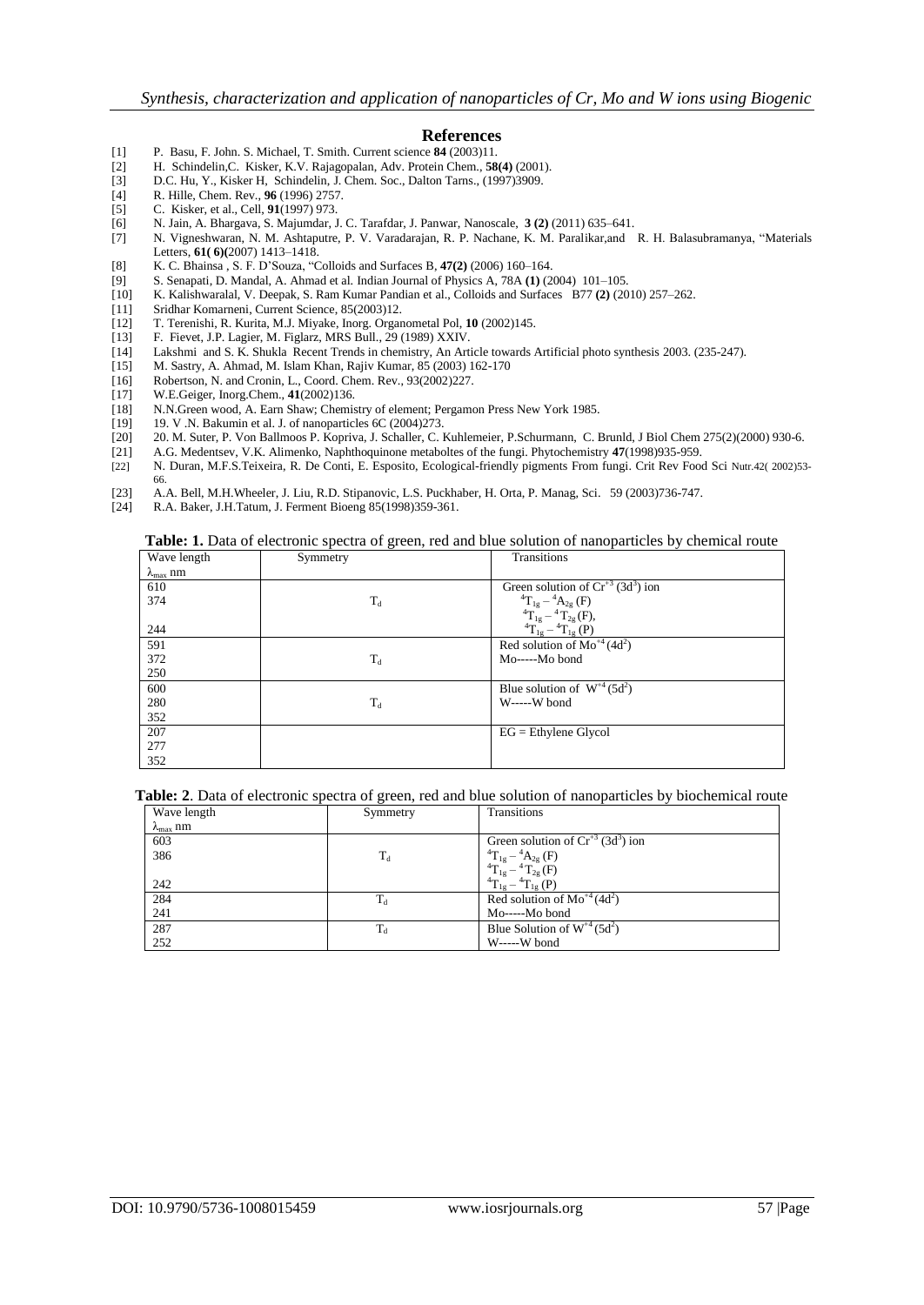*Synthesis, characterization and application of nanoparticles of Cr, Mo and W ions using Biogenic* 



Fig. 1a. Sample tube containing nanoparticles of  $Cr(SH)_{3}(H_{2}O)$ ,  $Mo(SH)_{4}$ and  $W(SH)<sub>4</sub>$ 

1b. UV - Visible spectra of nanoparticles of  $Cr(SH)_{3}(H_{2}O)$ ,  $Mo(SH)_{4}$ and  $W(SH)<sub>4</sub>$  in ethylene glycol



Fig. 2. TEM image of (a)Cr(SH)<sub>3</sub>(H<sub>2</sub>O) (b) Mo(SH)<sub>4</sub> and  $(c)$  W(SH)<sub>4</sub> nanoparticles obtained by biochemical route using solvothermal method in reducing solvent ethylene glycol



Fig 3 SEM images of (a) [Cr (SH)<sub>3</sub> H<sub>2</sub>O] (b) Mo (SH)<sub>4</sub> and (c) W(SH)<sub>4</sub> indicating the nanoparticles of 10 - 20 nm range by biochemical route using solvothermal method in reducing solvent, ethylene glycol.